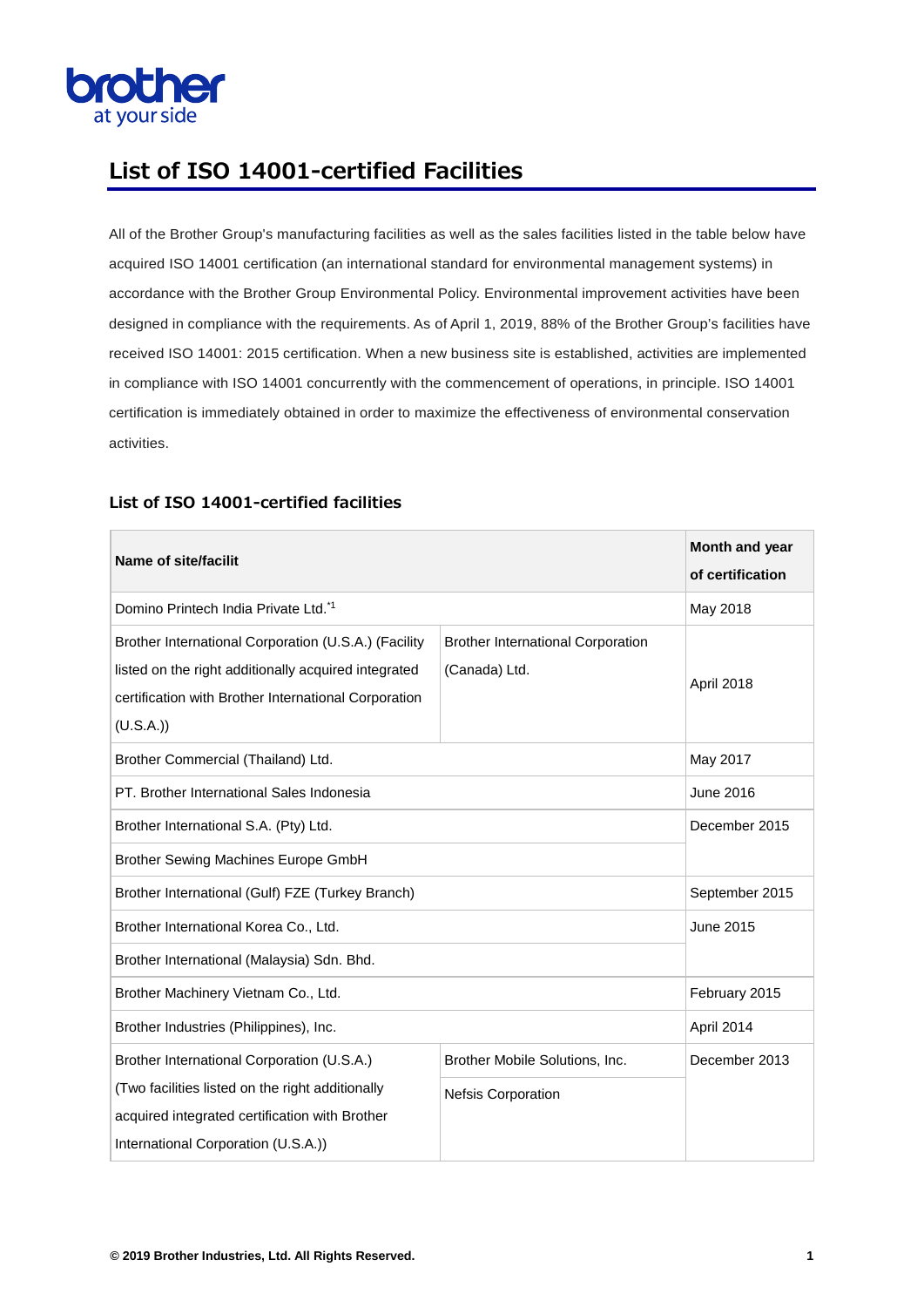## **brother**

| Brother Machinery Shanghai Ltd.                                                                                                                                                    |                                                                                                                            |                  |
|------------------------------------------------------------------------------------------------------------------------------------------------------------------------------------|----------------------------------------------------------------------------------------------------------------------------|------------------|
| XING Inc.                                                                                                                                                                          |                                                                                                                            | <b>July 2013</b> |
| Brother Central and Eastern Europe GmbH<br>(Facility listed on the right additionally acquired<br>integrated certification with Brother Central and<br>Eastern Europe GmbH.)       | Brother International CZ s.r.o. <sup>*2</sup><br>(Currently: Brother Central and<br>Eastern Europe GmbH (Czech<br>Branch)) | May 2013         |
| <b>Brother LLC</b>                                                                                                                                                                 |                                                                                                                            | April 2013       |
| Brother Industries Saigon, Ltd.                                                                                                                                                    |                                                                                                                            | August 2012      |
| Brother Central and Eastern Europe GmbH<br>(Two facilities listed on the right additionally<br>acquired integrated certification with Brother<br>Central and Eastern Europe GmbH.) | Brother International GmbH (Austrian<br>Branch)                                                                            | May 2012         |
|                                                                                                                                                                                    | Brother Polska Sp. z o.o. <sup>*2</sup><br>(Currently: Brother Central and<br>Eastern Europe GmbH (Poland<br>Branch))      |                  |
| <b>Brother Nordic A/S</b>                                                                                                                                                          | <b>Brother Nordic A/S</b>                                                                                                  | April 2011       |
| (Four facilities listed on the right acquired<br>integrated certification with Brother Nordic A/S.)                                                                                | Brother Finland, Brother Nordic A/S<br>Denmark, branch in Finland                                                          |                  |
|                                                                                                                                                                                    | Brother Norway, branch of Brother<br>Nordic A/S                                                                            |                  |
|                                                                                                                                                                                    | Brother Sweden, branch of Brother<br>Nordic A/S, Denmark                                                                   |                  |
| Brother International Corporation (U.S.A.)                                                                                                                                         | Brother Industries (U.S.A.) Inc.                                                                                           | March 2011       |
| (Two facilities listed on the right additionally<br>acquired integrated certification with Brother<br>International Corporation (U.S.A.))                                          | Brother International del Peru S.A.C.                                                                                      |                  |
| Brother International (HK) Ltd.                                                                                                                                                    |                                                                                                                            | February 2011    |
| <b>Brother International (Gulf) FZE</b>                                                                                                                                            |                                                                                                                            | May 2010         |
| <b>Brother International Philippines Corporation</b>                                                                                                                               |                                                                                                                            | February 2010    |
| Brother Internationale Industriemaschinen GmbH                                                                                                                                     |                                                                                                                            | April 2009       |
| Brother International Austria GmbH (Currently: Brother Central and Eastern Europe GmbH)                                                                                            |                                                                                                                            |                  |
| Brother International Corporation (U.S.A.)<br>(Four facilities listed on the right acquired                                                                                        | Brother International de Mexico, S.A.<br>de C.V.                                                                           |                  |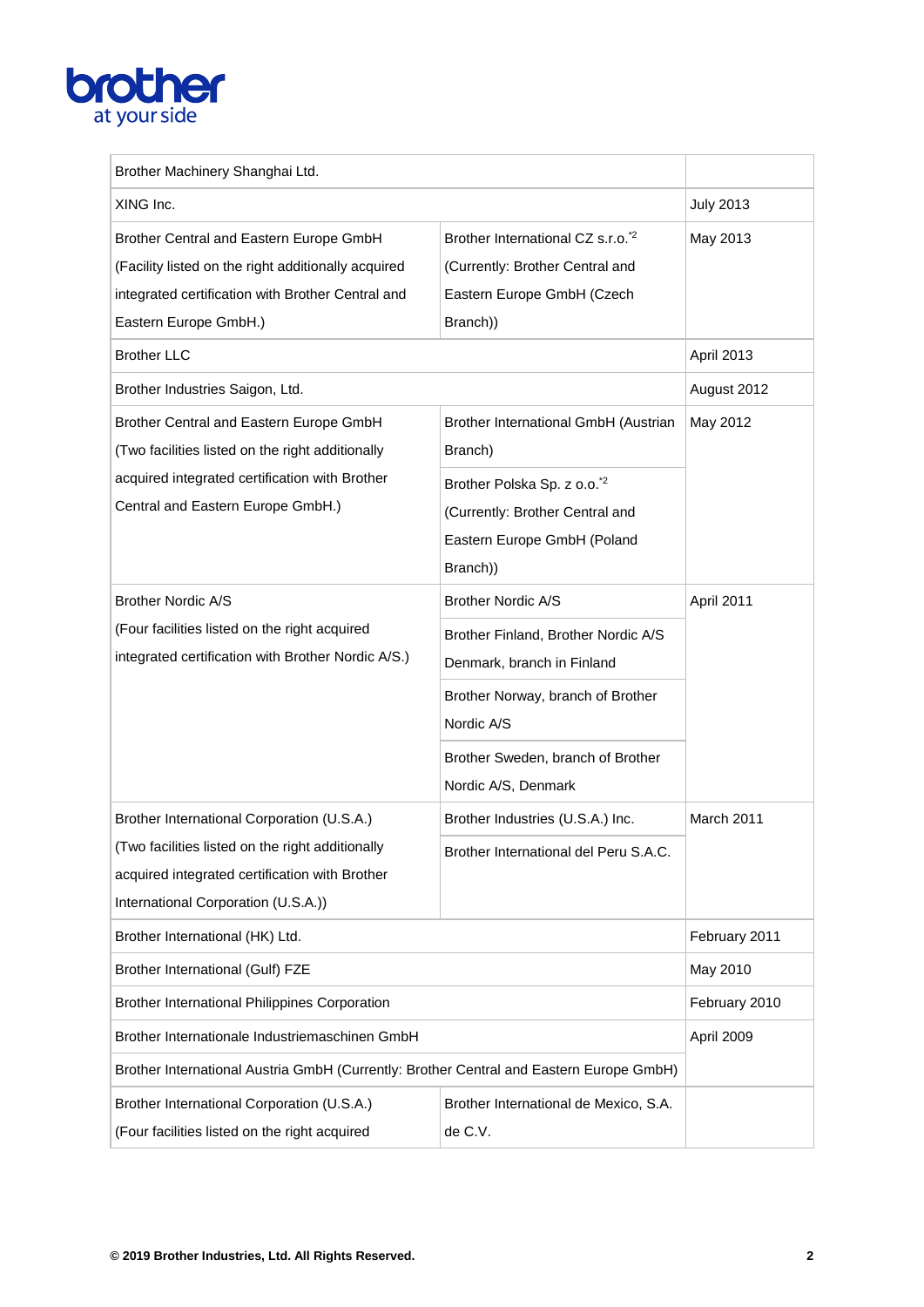

| Corporation (U.S.A.))<br>Brasil, Ltda.<br>Brother International de Chile, Ltda.<br>Brother International Corporation de<br>Argentina S.R.L.<br>Brother Industries (Vietnam) Ltd.<br>March 2009<br>Brother International (Belgium) NV/SA<br>Brother (China) Ltd.<br>December 2008<br>Brother Industries, Ltd.<br>November 2008<br>Brother Sales, Ltd.<br>(Two facilities listed on the right acquired integrated<br><b>Brother International Corporation</b><br>certification with Brother Industries, Ltd.)<br>Brother Industries (Slovakia) s.r.o.<br>October 2008<br>Brother (Schweiz) AG<br>September 2008<br>Brother International Singapore Pte. Ltd.<br>August 2008<br>Brother International Corporation (Ireland) Ltd.<br>(Currently: Brother Ireland DAC)<br>Brother International (Denmark) A/S<br>(Currently: Brother Nordic A/S)<br>Brother Norge A.S.<br><b>July 2008</b><br>(Currently: Brother Norway, branch of Brother Nordic A/S)<br>Brother International (Sweden) A.B.<br>(Currently: Brother Sweden, branch of Brother Nordic A/S, Denmark)<br><b>Brother France SAS</b><br><b>June 2008</b><br>Brother International (Aust.) Pty. Ltd.<br>May 2008<br><b>Brother Finland Oy</b><br>April 2008<br>(Currently: Brother Finland, Brother Nordic A/S Denmark, branch in Finland)<br><b>Brother International GmbH</b><br>March 2008<br>Brother International Corporation (U.S.A.)<br>NJ office<br>MA office<br>CA office | integrated certification with Brother International | Brother International Corporation do |  |
|-------------------------------------------------------------------------------------------------------------------------------------------------------------------------------------------------------------------------------------------------------------------------------------------------------------------------------------------------------------------------------------------------------------------------------------------------------------------------------------------------------------------------------------------------------------------------------------------------------------------------------------------------------------------------------------------------------------------------------------------------------------------------------------------------------------------------------------------------------------------------------------------------------------------------------------------------------------------------------------------------------------------------------------------------------------------------------------------------------------------------------------------------------------------------------------------------------------------------------------------------------------------------------------------------------------------------------------------------------------------------------------------------------------------------------------------|-----------------------------------------------------|--------------------------------------|--|
|                                                                                                                                                                                                                                                                                                                                                                                                                                                                                                                                                                                                                                                                                                                                                                                                                                                                                                                                                                                                                                                                                                                                                                                                                                                                                                                                                                                                                                           |                                                     |                                      |  |
|                                                                                                                                                                                                                                                                                                                                                                                                                                                                                                                                                                                                                                                                                                                                                                                                                                                                                                                                                                                                                                                                                                                                                                                                                                                                                                                                                                                                                                           |                                                     |                                      |  |
|                                                                                                                                                                                                                                                                                                                                                                                                                                                                                                                                                                                                                                                                                                                                                                                                                                                                                                                                                                                                                                                                                                                                                                                                                                                                                                                                                                                                                                           |                                                     |                                      |  |
|                                                                                                                                                                                                                                                                                                                                                                                                                                                                                                                                                                                                                                                                                                                                                                                                                                                                                                                                                                                                                                                                                                                                                                                                                                                                                                                                                                                                                                           |                                                     |                                      |  |
|                                                                                                                                                                                                                                                                                                                                                                                                                                                                                                                                                                                                                                                                                                                                                                                                                                                                                                                                                                                                                                                                                                                                                                                                                                                                                                                                                                                                                                           |                                                     |                                      |  |
|                                                                                                                                                                                                                                                                                                                                                                                                                                                                                                                                                                                                                                                                                                                                                                                                                                                                                                                                                                                                                                                                                                                                                                                                                                                                                                                                                                                                                                           |                                                     |                                      |  |
|                                                                                                                                                                                                                                                                                                                                                                                                                                                                                                                                                                                                                                                                                                                                                                                                                                                                                                                                                                                                                                                                                                                                                                                                                                                                                                                                                                                                                                           |                                                     |                                      |  |
|                                                                                                                                                                                                                                                                                                                                                                                                                                                                                                                                                                                                                                                                                                                                                                                                                                                                                                                                                                                                                                                                                                                                                                                                                                                                                                                                                                                                                                           |                                                     |                                      |  |
|                                                                                                                                                                                                                                                                                                                                                                                                                                                                                                                                                                                                                                                                                                                                                                                                                                                                                                                                                                                                                                                                                                                                                                                                                                                                                                                                                                                                                                           |                                                     |                                      |  |
|                                                                                                                                                                                                                                                                                                                                                                                                                                                                                                                                                                                                                                                                                                                                                                                                                                                                                                                                                                                                                                                                                                                                                                                                                                                                                                                                                                                                                                           |                                                     |                                      |  |
|                                                                                                                                                                                                                                                                                                                                                                                                                                                                                                                                                                                                                                                                                                                                                                                                                                                                                                                                                                                                                                                                                                                                                                                                                                                                                                                                                                                                                                           |                                                     |                                      |  |
|                                                                                                                                                                                                                                                                                                                                                                                                                                                                                                                                                                                                                                                                                                                                                                                                                                                                                                                                                                                                                                                                                                                                                                                                                                                                                                                                                                                                                                           |                                                     |                                      |  |
|                                                                                                                                                                                                                                                                                                                                                                                                                                                                                                                                                                                                                                                                                                                                                                                                                                                                                                                                                                                                                                                                                                                                                                                                                                                                                                                                                                                                                                           |                                                     |                                      |  |
|                                                                                                                                                                                                                                                                                                                                                                                                                                                                                                                                                                                                                                                                                                                                                                                                                                                                                                                                                                                                                                                                                                                                                                                                                                                                                                                                                                                                                                           |                                                     |                                      |  |
|                                                                                                                                                                                                                                                                                                                                                                                                                                                                                                                                                                                                                                                                                                                                                                                                                                                                                                                                                                                                                                                                                                                                                                                                                                                                                                                                                                                                                                           |                                                     |                                      |  |
|                                                                                                                                                                                                                                                                                                                                                                                                                                                                                                                                                                                                                                                                                                                                                                                                                                                                                                                                                                                                                                                                                                                                                                                                                                                                                                                                                                                                                                           |                                                     |                                      |  |
|                                                                                                                                                                                                                                                                                                                                                                                                                                                                                                                                                                                                                                                                                                                                                                                                                                                                                                                                                                                                                                                                                                                                                                                                                                                                                                                                                                                                                                           |                                                     |                                      |  |
|                                                                                                                                                                                                                                                                                                                                                                                                                                                                                                                                                                                                                                                                                                                                                                                                                                                                                                                                                                                                                                                                                                                                                                                                                                                                                                                                                                                                                                           |                                                     |                                      |  |
|                                                                                                                                                                                                                                                                                                                                                                                                                                                                                                                                                                                                                                                                                                                                                                                                                                                                                                                                                                                                                                                                                                                                                                                                                                                                                                                                                                                                                                           |                                                     |                                      |  |
|                                                                                                                                                                                                                                                                                                                                                                                                                                                                                                                                                                                                                                                                                                                                                                                                                                                                                                                                                                                                                                                                                                                                                                                                                                                                                                                                                                                                                                           |                                                     |                                      |  |
|                                                                                                                                                                                                                                                                                                                                                                                                                                                                                                                                                                                                                                                                                                                                                                                                                                                                                                                                                                                                                                                                                                                                                                                                                                                                                                                                                                                                                                           |                                                     |                                      |  |
|                                                                                                                                                                                                                                                                                                                                                                                                                                                                                                                                                                                                                                                                                                                                                                                                                                                                                                                                                                                                                                                                                                                                                                                                                                                                                                                                                                                                                                           |                                                     |                                      |  |
|                                                                                                                                                                                                                                                                                                                                                                                                                                                                                                                                                                                                                                                                                                                                                                                                                                                                                                                                                                                                                                                                                                                                                                                                                                                                                                                                                                                                                                           |                                                     |                                      |  |
|                                                                                                                                                                                                                                                                                                                                                                                                                                                                                                                                                                                                                                                                                                                                                                                                                                                                                                                                                                                                                                                                                                                                                                                                                                                                                                                                                                                                                                           |                                                     |                                      |  |
|                                                                                                                                                                                                                                                                                                                                                                                                                                                                                                                                                                                                                                                                                                                                                                                                                                                                                                                                                                                                                                                                                                                                                                                                                                                                                                                                                                                                                                           |                                                     |                                      |  |
|                                                                                                                                                                                                                                                                                                                                                                                                                                                                                                                                                                                                                                                                                                                                                                                                                                                                                                                                                                                                                                                                                                                                                                                                                                                                                                                                                                                                                                           |                                                     |                                      |  |
|                                                                                                                                                                                                                                                                                                                                                                                                                                                                                                                                                                                                                                                                                                                                                                                                                                                                                                                                                                                                                                                                                                                                                                                                                                                                                                                                                                                                                                           |                                                     |                                      |  |
|                                                                                                                                                                                                                                                                                                                                                                                                                                                                                                                                                                                                                                                                                                                                                                                                                                                                                                                                                                                                                                                                                                                                                                                                                                                                                                                                                                                                                                           |                                                     |                                      |  |
|                                                                                                                                                                                                                                                                                                                                                                                                                                                                                                                                                                                                                                                                                                                                                                                                                                                                                                                                                                                                                                                                                                                                                                                                                                                                                                                                                                                                                                           |                                                     |                                      |  |
|                                                                                                                                                                                                                                                                                                                                                                                                                                                                                                                                                                                                                                                                                                                                                                                                                                                                                                                                                                                                                                                                                                                                                                                                                                                                                                                                                                                                                                           |                                                     | MIM Industries, Inc.                 |  |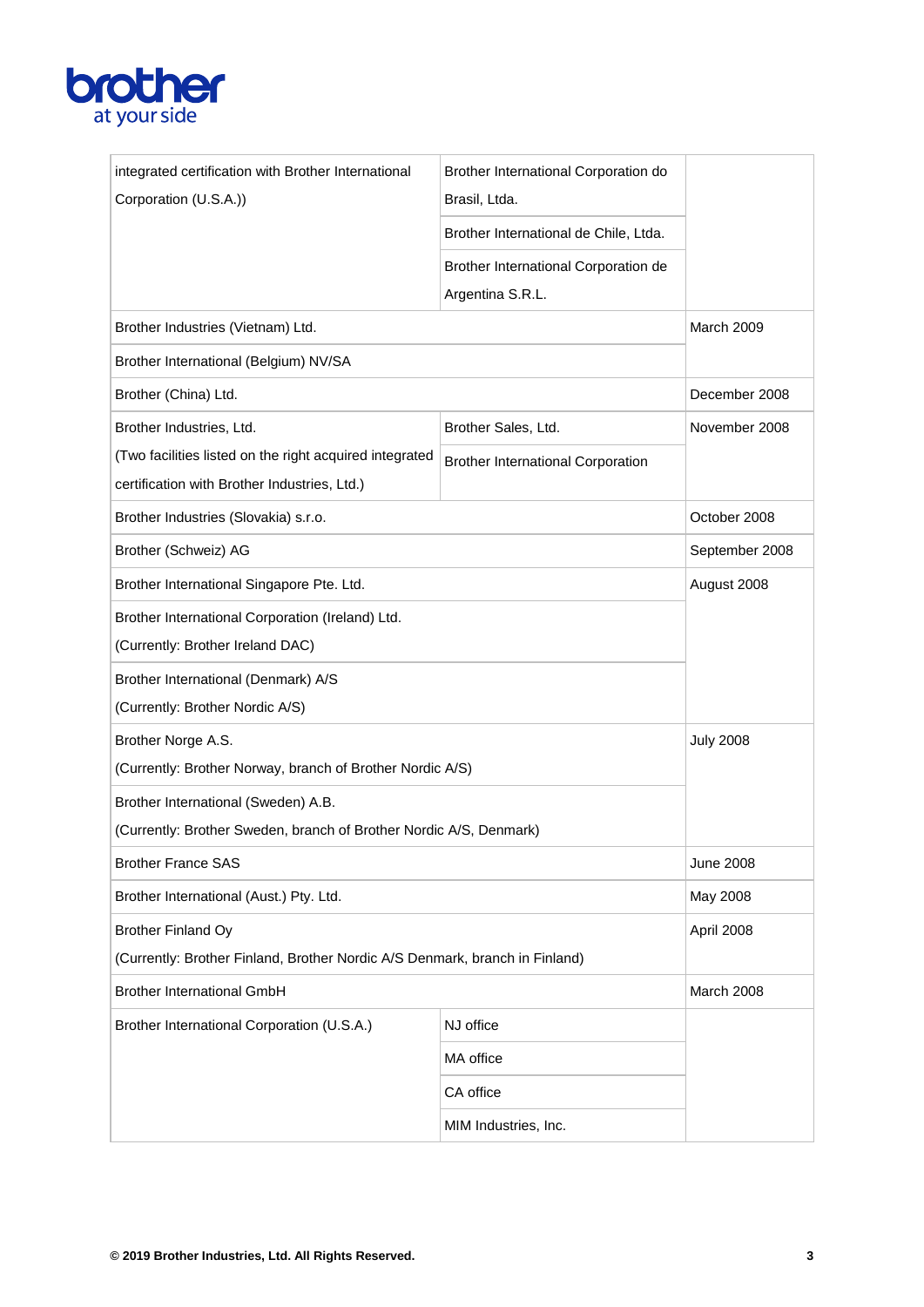

|                                                                      | IL office                             |                   |
|----------------------------------------------------------------------|---------------------------------------|-------------------|
| Brother Iberia, S.L.U.                                               |                                       |                   |
| Brother Italia S.p.A.                                                |                                       | January 2008      |
| Brother International (NZ) Ltd.                                      |                                       | <b>July 2007</b>  |
| Brother International Europe Ltd.                                    |                                       | March 2007        |
| Brother Sewing Machine Xian Co., Ltd.*3                              |                                       | <b>June 2006</b>  |
| (Currently: Brother Machinery Xian Co., Ltd.)                        |                                       |                   |
| Brother Logitec Ltd.                                                 |                                       | May 2006          |
| Brother International (Nederland) B.V.                               |                                       | <b>March 2006</b> |
| Brother Sewing Machine (Shanghai) Co., Ltd.*4                        |                                       | December 2005     |
| Brother U.K. Ltd.                                                    |                                       | February 2005     |
| Domino China Ltd.*1                                                  |                                       | November 2004     |
| Brother Industries (Shenzhen), Ltd. <sup>*5</sup>                    |                                       | <b>June 2004</b>  |
| (Currently: Brother Technology (Shenzhen) Ltd.)                      |                                       |                   |
| Mie Brother Precision Industries, Ltd.                               |                                       | December 2003     |
| Domino Amjet Inc.*1                                                  |                                       | October 2003      |
| Brother Tennessee <sup>*</sup>                                       |                                       | December 2002     |
| (Brother Industries (U.S.A.) Inc.)                                   |                                       |                   |
| * Registered facility name when ISO 14001 certification was acquired |                                       |                   |
| Brother Industries, Ltd.                                             | Acquired integrated certification for | November 2002     |
|                                                                      | the headquarters and manufacturing    |                   |
| facilities in Japan                                                  |                                       |                   |
| Domino U.K. Ltd.*1                                                   |                                       | <b>July 2001</b>  |
| Zhuhai Brother Industries, Co., Ltd.                                 |                                       |                   |
| Brother Industries, Ltd.                                             | Headquarters / Research &             | March 2001        |
|                                                                      | Development Center                    |                   |
| Brother Industries, Ltd.<br>Momozono Manufacturing Facility          |                                       | December 2000     |
| Nissei Corporation*6                                                 |                                       |                   |
| Taiwan Brother Industries, Ltd.                                      |                                       | October 2000      |
| Brother Industries, Ltd.                                             | Hoshizaki Manufacturing Facility      | November 1999     |
| Brother Industries, Ltd.                                             | Minato Manufacturing Facility         |                   |